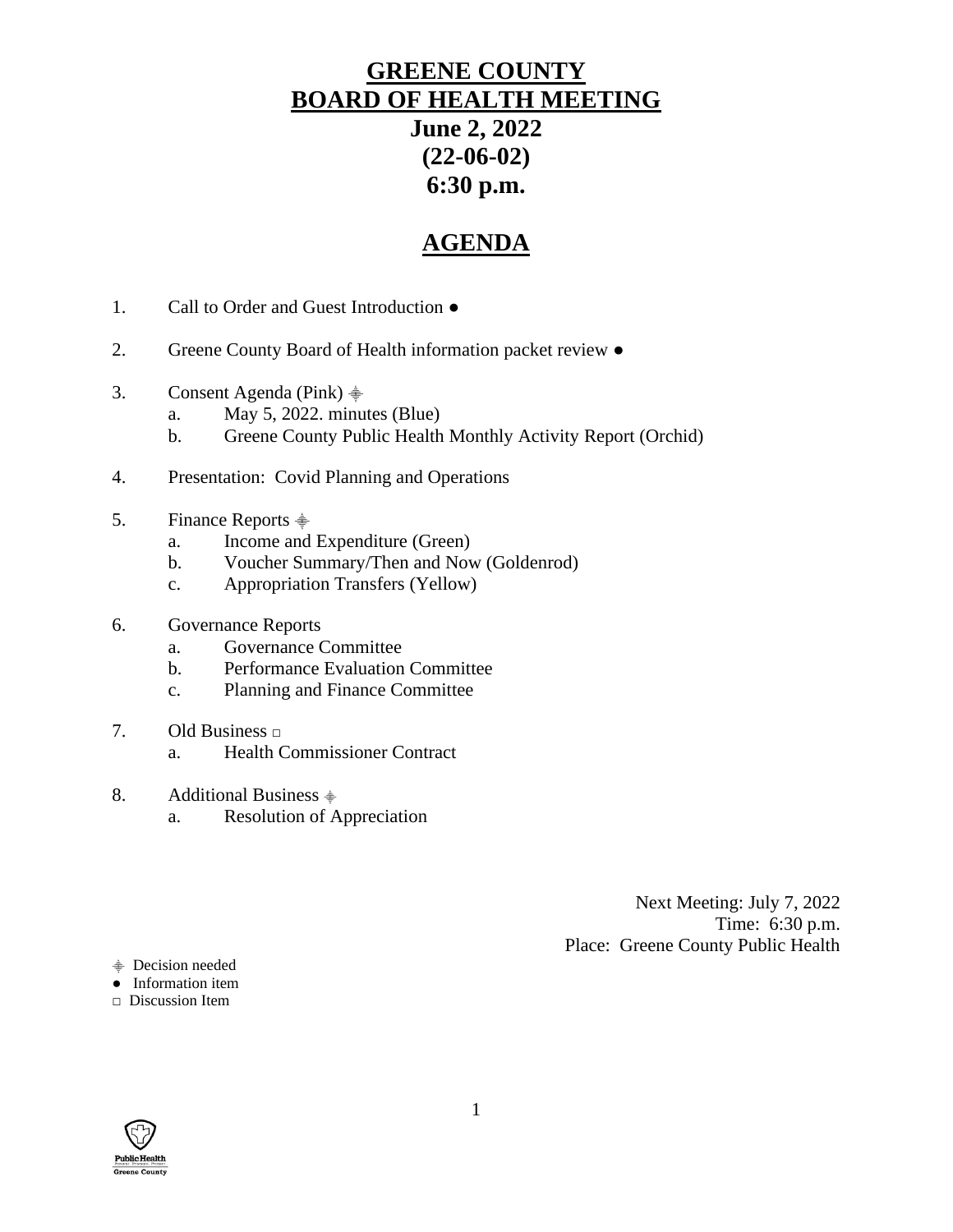



# **GREENE COUNTY PUBLIC HEALTH MONTHLY ACTIVITY REPORT May 27, 2022**

#### 1. **Foundational Capabilities**

#### a. *Administration*

- i. The Network for Public Health Law recently issued a report on the recent state legislative activity that resulted in limiting public health authority. In their regular 2021 legislative session, many states introduced or passed laws that restricted the ability of state and local public health officials, governors, and others to respond to the immediate threat of COVID-19, as well as future public health threats. A second wave of similar legislation began in regular and special sessions in the fall of 2021 and has continued into the 2022 regular session. The report details COVID-19-related laws and pending legislation, and broader enacted and proposed limitations on public health authority in all 50 states (and the District of Columbia) from January 2021 through mid-March 2022 for enacted laws and from September 2021 through mid-March 2022 for pending legislation. Click [here](https://associationdatabase.com/aws/AOHC/ctrb/203873/29573/1116208?c=https%3A%2F%2Fassociationdatabase.com%2Faws%2FAOHC%2Fasset_manager%2Fget_file%2F691316%3Fver%3D0&i=16) to read the full report.
- ii. The Ohio Department of Medicaid (ODM) will begin to launch its Next Generation of Ohio Medicaid program beginning July 1, 2022, with the implementation of OhioRISE, a coordinated care program for children with complex behavioral health needs. Other Medicaid programs will be implemented in the following months on a staggered basis to keep the focus on the individual and honor member choice to allow for a smooth transition. This staggered start ensures continuity of care, limits confusion, and reduces complexities surrounding the anticipated end of the federal public health emergency (PHE) and provides the necessary time for provider testing and training.
- iii. Longitudinal Study Examines the Rising Stress and Burnout in Public Health. Two years of COVID response have contributed to increased stress and burnout, as well posttraumatic stress symptoms, according to the Public Health Workforce Interests and Needs Survey (PH WINS) conducted between September 2021 and January 2022. At the same time, public health workers report that they remain committed to their jobs and communities. The survey by the de Beaumont Foundation and the Association of State and Territorial Health Officials collected the perceptions of nearly 45,000 employees in state and local government public health departments. Click here to [read](https://associationdatabase.com/aws/AOHC/ctrb/203873/29573/1116208?c=https%3A%2F%2Fdebeaumont.org%2Fwp-content%2Fuploads%2Fdlm_uploads%2F2022%2F03%2FStress-and-Burnout-Brief_final.pdf&i=17) the full report.

| Counts                                        |     |       |
|-----------------------------------------------|-----|-------|
| <b>Reportable Condition</b>                   | Apr | YTD   |
| Anaplasmosis-Anaplasma phagocytophilum        |     |       |
| Botulism - infant                             |     |       |
| <b>Brucellosis</b>                            |     |       |
| C. auris                                      |     |       |
| Campylobacteriosis                            |     | 12    |
| Chlamydia infection                           | 88  | 279   |
| Coccidioidomycosis                            |     |       |
| COVID-19 (call health department immediately) | 345 | 11808 |

#### 2. **Communicable Disease**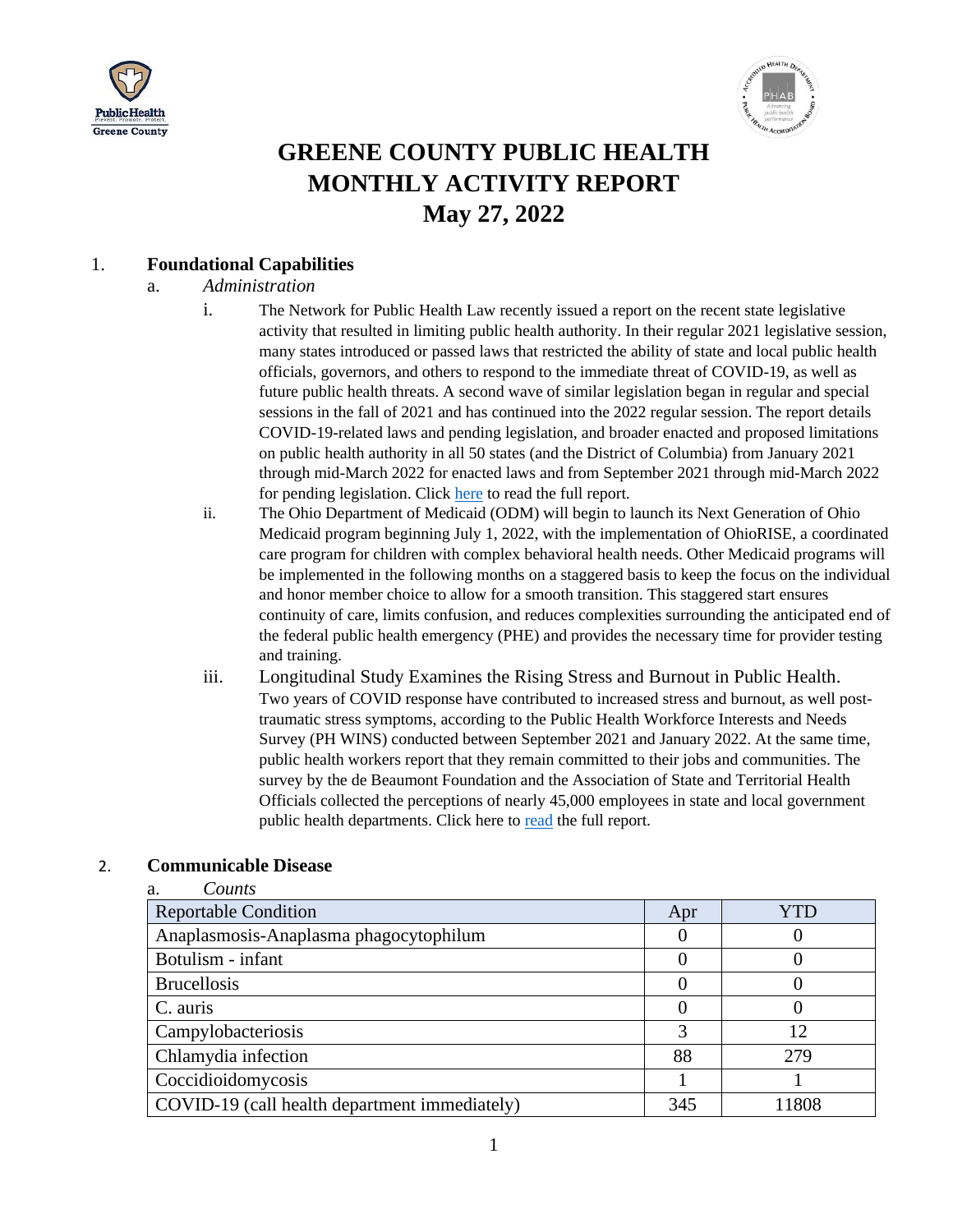



| <b>Reportable Condition</b>                                                   | Apr              | <b>YTD</b>       |
|-------------------------------------------------------------------------------|------------------|------------------|
| <b>CP-CRE</b>                                                                 | 1                | $\overline{2}$   |
| CP-CRE - Investigation                                                        | $\overline{0}$   | $\overline{0}$   |
| Creutzfeldt-Jakob Disease                                                     | $\overline{0}$   | $\overline{0}$   |
| Cryptosporidiosis                                                             | 1                | $\overline{4}$   |
| Cyclosporiasis                                                                | $\overline{0}$   | $\overline{0}$   |
| E. coli, Shiga Toxin-Producing (O157:H7, Not O157, Unknown                    | $\overline{0}$   | $\overline{0}$   |
| Serotype)                                                                     |                  |                  |
| Ehrlichiosis-Ehrlichia chaffeensis                                            | $\overline{0}$   | $\boldsymbol{0}$ |
| Giardiasis                                                                    | $\overline{0}$   | $\mathbf{1}$     |
| Gonococcal infection                                                          | 39               | 90               |
| Haemophilus influenzae (invasive disease)                                     | $\overline{0}$   | $\overline{2}$   |
| Hemolytic uremic syndrome (HUS)                                               | $\boldsymbol{0}$ | $\overline{0}$   |
| Hepatitis A                                                                   | $\mathbf{1}$     | 3                |
| Hepatitis B - Perinatal Infection                                             | $\overline{0}$   | $\overline{0}$   |
| Hepatitis B (including delta) - acute                                         | $\overline{0}$   | $\overline{0}$   |
| Hepatitis B (including delta) - chronic                                       | $\overline{2}$   | 13               |
| Hepatitis C - acute                                                           | $\theta$         | $\overline{0}$   |
| Hepatitis C - chronic                                                         | 27               | 83               |
| Hepatitis C - Perinatal Infection                                             | $\theta$         | $\overline{0}$   |
| Hepatitis E                                                                   | $\overline{0}$   | $\overline{0}$   |
| <b>Immigrant Investigation</b>                                                | $\overline{0}$   | $\overline{0}$   |
| Influenza - ODH Lab Results                                                   | $\theta$         | $\overline{0}$   |
| Influenza-associated hospitalization                                          | 17               | 38               |
| Legionellosis                                                                 | 1                | 3                |
| Listeriosis                                                                   | $\overline{0}$   | $\overline{0}$   |
| Lyme Disease                                                                  | $\overline{0}$   | $\overline{0}$   |
| Malaria                                                                       | $\overline{0}$   | $\overline{0}$   |
| Meningitis - aseptic/viral                                                    | $\boldsymbol{0}$ | $\overline{0}$   |
| Meningitis - bacterial (Not N. meningitidis)                                  | $\overline{0}$   | $\overline{2}$   |
| MIS-C associated with COVID-19 (call health department                        | $\theta$         | $\theta$         |
| immediately)                                                                  |                  |                  |
| <b>Mumps</b>                                                                  | $\theta$         | $\boldsymbol{0}$ |
| Pertussis                                                                     | $\overline{0}$   | $\overline{0}$   |
| Q fever, chronic                                                              | $\overline{0}$   | $\overline{0}$   |
| Salmonella Paratyphi Infection                                                | $\theta$         | $\overline{0}$   |
| Salmonellosis                                                                 | $\mathbf{1}$     | $\mathbf{1}$     |
| Shigellosis                                                                   | $\theta$         | $\overline{0}$   |
| Spotted Fever Rickettsiosis, including Rocky Mountain spotted<br>fever (RMSF) | $\overline{0}$   | $\overline{0}$   |
| Staphylococcal aureus - intermediate resistance to vancomycin<br>(VISA)       | $\overline{0}$   | $\overline{0}$   |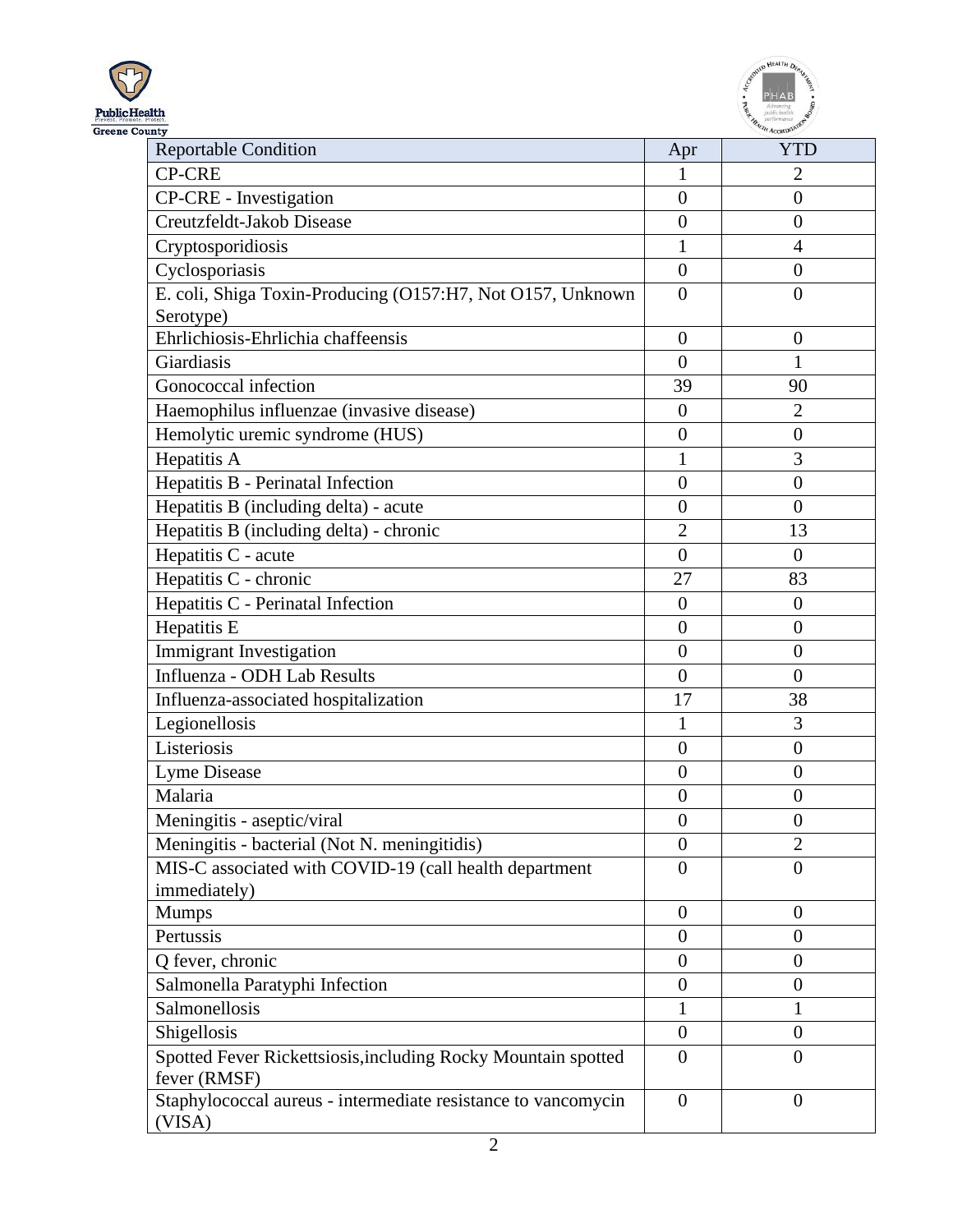



| uncy                                                      |     | <b>TULKEY</b> |
|-----------------------------------------------------------|-----|---------------|
| <b>Reportable Condition</b>                               | Apr | <b>YTD</b>    |
| Streptococcal - Group A -invasive                         | 6   | 11            |
| Streptococcal - Group B - in newborn                      |     |               |
| Streptococcus pneumoniae - invasive antibiotic resistance | 5   | 10            |
| unknown or non-resistant                                  |     |               |
| Streptococcus pneumoniae - invasive antibiotic            |     |               |
| resistant/intermediate                                    |     |               |
| Syphilis - unknown duration or late                       |     |               |
| Tuberculosis                                              |     |               |
| Varicella                                                 |     | 6             |
| Vibriosis (not cholera)                                   |     |               |
| Yersiniosis                                               |     |               |

b. *Monkeypox*

On May 13, 2022, the World Health Organization was notified of two laboratory confirmed cases and one probable case of monkeypox, a viral infection, from the same household in the United Kingdom. As of May 18, 2022, no source of the infection has been confirmed. More than 100 cases of monkeypox have been reported in Europe. Cases have been confirmed in the UK, Spain, Portugal, Belgium, France, the United States, and Australia. Monkeypox is a sylvatic zoonosis with incidental human infections that usually occur in forested parts of Central and West Africa. Monkeypox can be transmitted by droplet exposure through exhaled droplets and by contact with infected skin lesions or contaminated materials. The incubation period is six to 13 days but can range from five to 21 days. Symptoms range from mild to severe and the lesions can be very itchy or painful. Case fatality rates (CFR) are estimated to be around 1% to 10% depending upon the strain of the illness. CFR is the proportion of individuals diagnosed with a disease who die from that disease. It measures the severity of disease among detected cases. The Centers for Disease Control and Prevention is urging healthcare providers in the United States to be alert for patients who have rash illnesses consistent with monkeypox regardless of travel or a specific risk factor for monkeypox. [CDC and Health Partners Responding to Monkeypox Case in the](https://www.cdc.gov/media/releases/2022/s0518-monkeypox-case.html)  [U.S. | CDC Online Newsroom | CDC](https://www.cdc.gov/media/releases/2022/s0518-monkeypox-case.html)

c. *COVID-19 Response*

- i. On May 19, 2022, following the meeting of the Advisory Committee on Immunization Practices (ACIP), CDC expanded eligibility of Covid-19 vaccine booster doses to everyone five years of age and older. The booster shot should be given five months after the initial Pfizer-BioNTech vaccination series.
- ii. 05/26/2022 National Association of County and City Health Officials (NACCHO) virtual chat bot webinar regarding website assistance related to COVID vaccine questions. (L. Fox)
- iii. 05/05/2022 Public information officers conference, Columbus (L. Fox)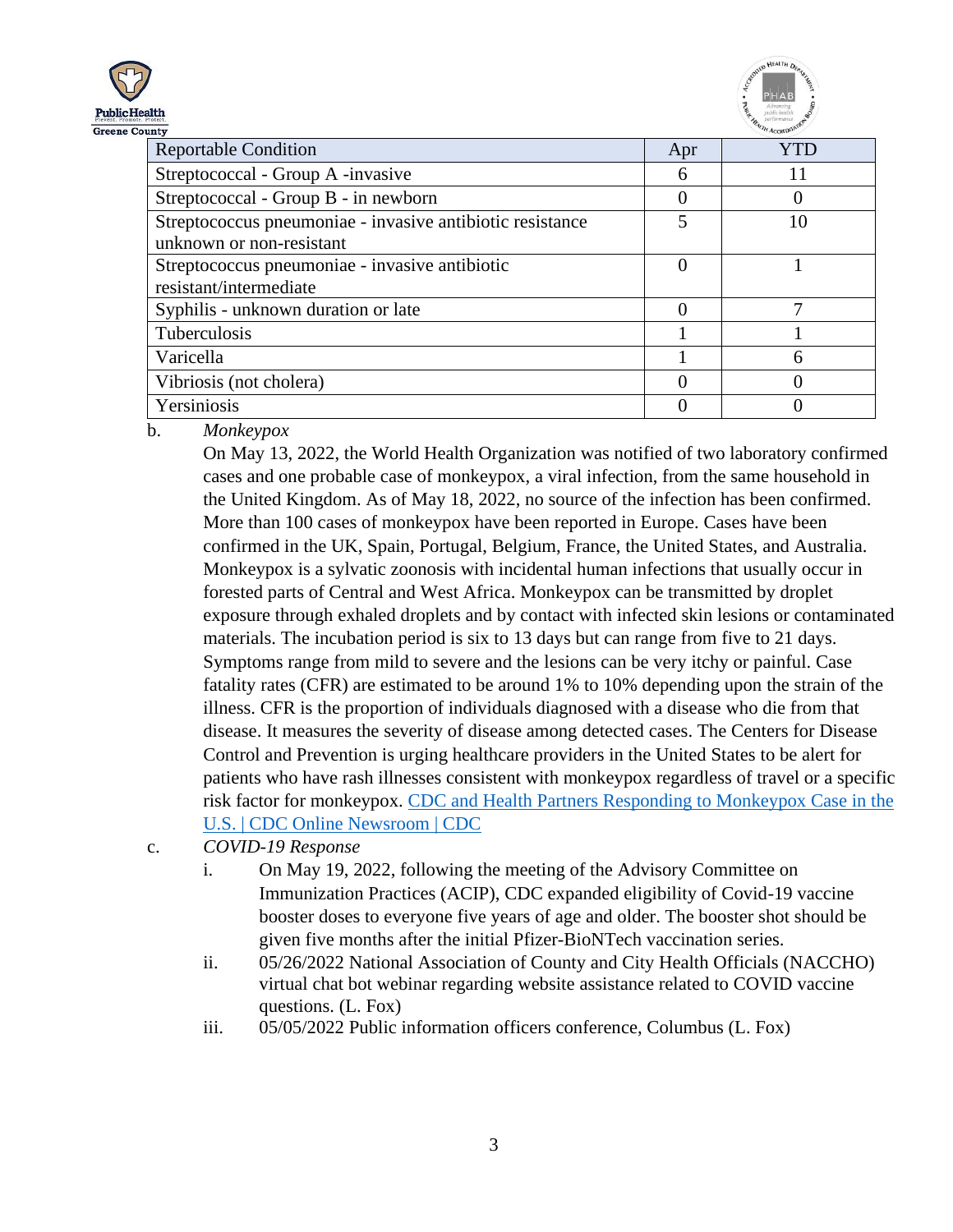



### 3. **Environmental Health**

- a. *Food Establishment/Food Service*
- b. *Pools and Campgrounds*
	- i. License renewal is continuing for swimming pools/spas and RV parks. To date, a total of four pools have yet to renew their license for 2022 and pay the 25% penalty fee. All RV campgrounds have renewed their license fees for 2022.
- c. *Sewage*
	- i. Meetings were held with Ohio Environmental Protection Agency (OEPA) to discuss the needs of a public sewage system in the Village of Bowersville. The health district has received information that federal funds may be available to cover nearly the entire cost of installing a public system. The health district has received some direction on how to conduct outreach with the village.
- d. *Solid Waste*
	- i. The solid waste hauling vehicle registrations have been sent out. The health district expects to begin inspecting solid waste haulers by month's end.
- e. *Mosquito Control*
	- i. The Mosquito Control Program has begun for 2022. However, recent weather has delayed the season and the health district is experiencing fewer complaints than normal. Replacement equipment was ordered and received from the Ohio Department of Health (ODH) at no cost.
	- ii. J. Gruza and D. Shontz attended the mosquito sprayer rodeo in Groveport on May 18 and 25, respectively. Both mosquito sprayers were tested, inspected, and certified for use during the 2022 mosquito season.

### 4**. Maternal Child Health**

- a*. Early Intervention (EI)*
	- i. The Early Intervention program is within 20 children of the 2020 pre-COVID participation average.
- b. *Early Childhood Home Visiting*
	- i. The Health Families America (HFA) program continues to provide Kroger gift cards to families as par of the ODH Quarterly Incentive Retention program.
	- ii. The Nurse-Family Partnership (NFP) is preparing for implementation.
- c. *Baby Me and Tobacco Free*
	- i. Ads have been placed in three newspapers regarding the Baby  $\&$  Me Tobacco Free program.
	- ii. Six moms and one partner are currently participating in the program.

### 5. **Public Information**

- a. *Press Releases and Recognition*
	- i. *Press Releases*
		- 1. Disconnect 2 Connect: Elementary/Middle School Students
		- 2. Healthy and Safe Swimming Week
		- 3. ODH Final WIC/Baby Formula shortage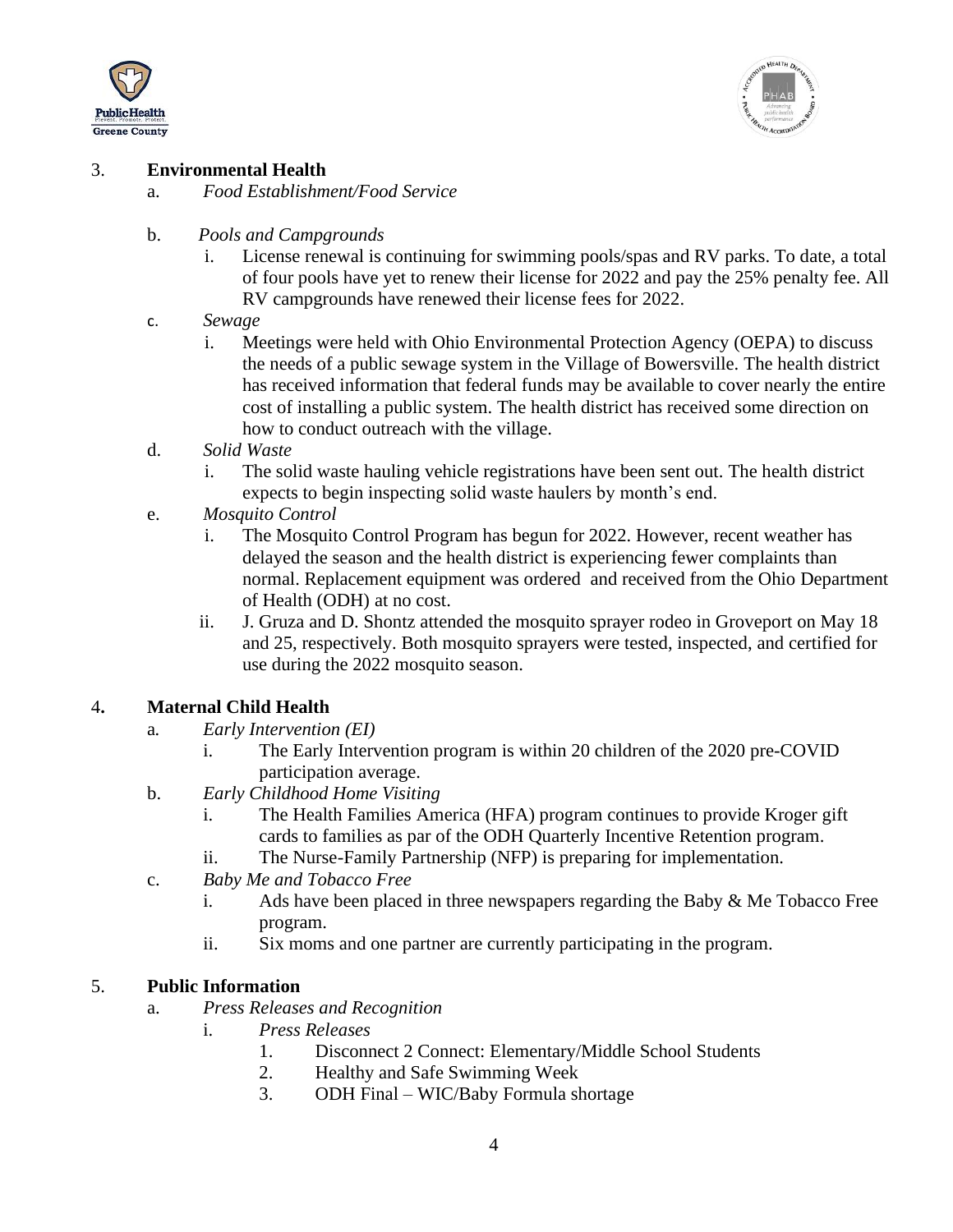



- ii. *Recognition*
	- 1. 05/20/2022 Dayton Daily News interview with J. Magana regarding infant formula shortage/WIC impact
	- 2. 05/23/2022 WDTN TV 2; coverage of press conference for Click It or Ticket/Safe Communities
	- 3. 05/23/2000 Dayton 24/7 Now (Fox45/ABC 22) coverage of press conference for Click It or Ticket/Safe Communities
	- 4. 05/23/2022 WDTN TV 2 interview via Zoom with L. Fox regarding Healthy and Safe Swimming Week information provided by R. Schairbaum
- b. *Social Media*
	- i. Special recognitions in May:
		- 1. National Bike Month
		- 2. National Sports/Fitness Month
		- 3. Hamvention
		- 4. Motorcycle Safety Month
		- 5. Asthma Awareness Month
		- 6. Food Allergy Awareness Month
		- 7. Global Employee Health and Fitness Month
		- 8. Hepatitis Awareness Month
		- 9. Stroke Awareness Month
		- 10. Healthy and Safe Swimming Week
		- 11. Memorial Day
		- 12. Child Mental Health Awareness Month
		- 13. Click It or Ticket (Safe Communities)
- c. *Fairs/Festivals*
	- i. 05/04/2022 Bellbrook Sugarcreek Resource Center (P. Hamer, N. Kessinger)
	- ii. 05/20/2022 Hamvention Safety walk through with Greene County Emergency Management Agency (K. Caudill)

## 6. **Approved External Meetings and Presentations**

- a. 05/02-05/03/2022 Finance for Local Health Districts in OH (virtual) (M. Howell, N. Stuby)
- b. 05/02/2022 North American State and Territorial AIDS Directors (NASTAD) Governmental Drug User Health Collaborative call (M. Kingsley)
- c. 05/02/2022 ODH virtual Ohio WIC infant formula shortage meeting (J. Magana)
- d. 05/02/2022 Family and Children First Audit Finance Committee, Full Council and Steering Committee meetings (P. Hamer)
- e. 05/03/2022 Project DAWN Naloxone Training, Antioch College (M. Kingsley)
- f. 05/03/2022 Ohio Overdose Prevention Network, Harm Reduction Subcommittee Leadership meeting (M. Kingsley)
- g. 05/04/2022 Bi-Weekly Community HELP Committee meeting (J. Drew, S. Wynn)
- h. 05/04/2022 ODH conference call (K. Caudill)
- i. 05/04/2022 Mumbai Committee meeting (K. Caudill)
- j. 05/04/2022 Greene County Safety meeting (K. Caudill)
- k. 05/05/2022 HIV/AIDS Prevention Committee meeting (M. Kingsley, S. Webb)
- l. 05/05/2022 Early Intervention Administrators meeting with Four Oaks (P. Hamer)
- m. 05/06/2022 Ohio Injury Prevention Partnership meeting (M. Kingsley)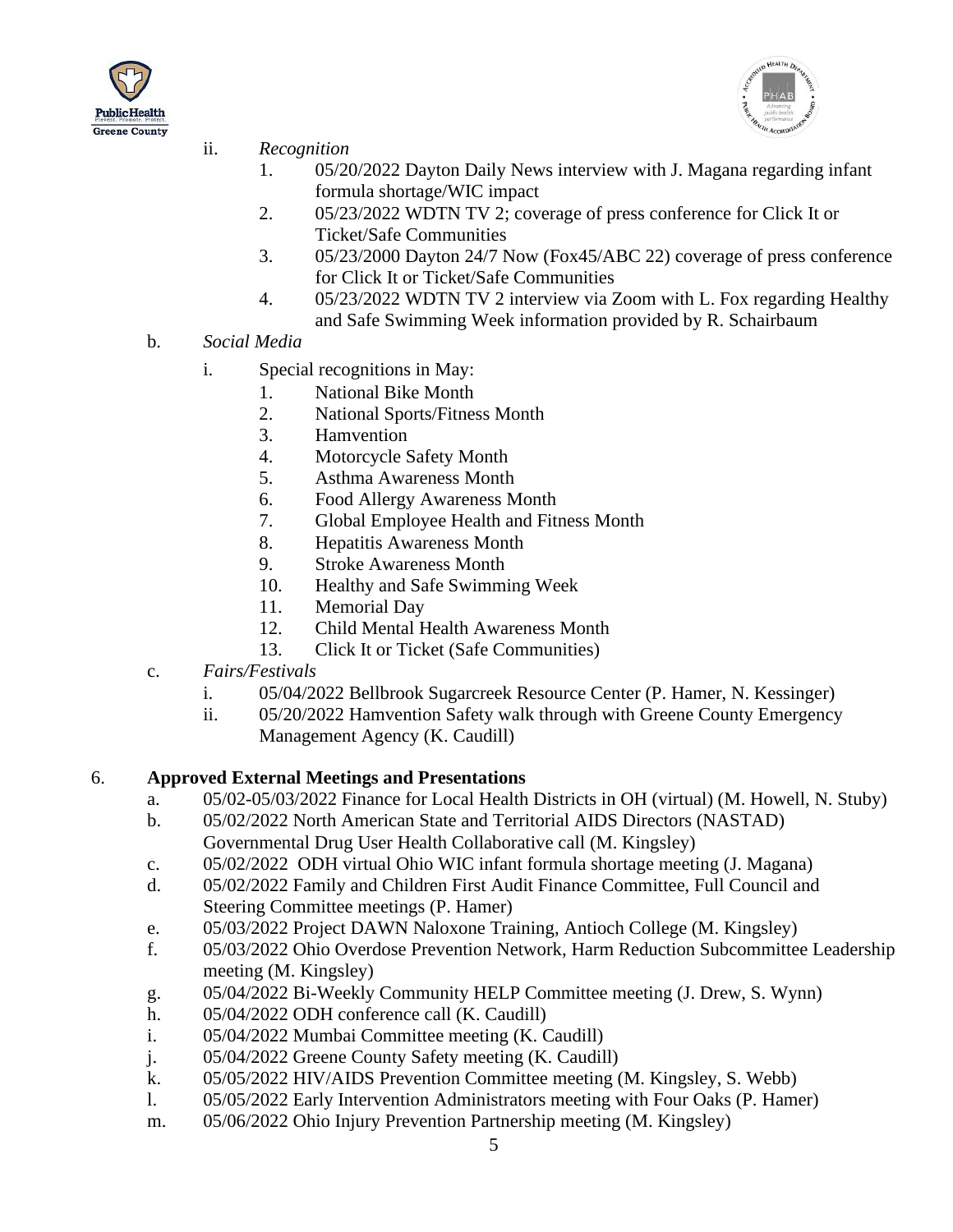



- n. 05/06/2022 Ohio Overdose Prevention Network meeting (M. Kingsley)
- o. 05/09/2022 Governor DeWine conference call (K. Caudill)
- p. 05/09/2022 Mid-Year Program Report state consultant meeting (P. Hamer)
- q. 05/09/2022 Healthcare Preparedness Coalition and Steering Committee meetings (K. Caudill)
- r. 05/10/2022 ODH Integrated Naloxone Grant Desk Review (M. Kingsley, S. Wynn)
- s. 05/10/2022 Franklin Park Neighborhood Night Out, Xenia (K. Durham, M. Kingsley, S. Reporter, A. Romer)
- t. 05/10/2022 ODH Public Swimming Pool Programs conference call. (All EH Team)
- u. 05/10/2022 Xenia High School Vaping program (K. Durham, A. Romer)
- v. 05/11/2022 Xenia High School Vaping program (K. Durham, A. Romer)
- w. 05/11/2022 Children's Mental Health team meeting with Greene County Educational Service Center (ESC) (P. Hamer)
- x. 05/11/2022 ODH Combined Community Planning Group (HIV Grant), (M. Kingsley, S. Reporter)
- y. 05/11/2022 Greater Dayton Area Hospital Association COVID update (S. Wynn)
- z. 05/11/2022 ODH conference call (K. Caudill)
- aa. 05/12/2022 NASTAD Hepatitis Network for Education and Testing (HepNET) Town Hall (M. Kingsley, S. Reporter, S. Webb)
- bb. 05/12/2022 Baby and Me Tobacco Free monthly meeting (S. Reporter)
- cc. 05/13/2022 Reflective Leadership webinar (J. Reynolds)
- dd. 05/13/2022 Greene County Systems Leadership meeting (S. Wynn)
- ee. 05/19/2022 Reflective Supervision with ESC Infant Mental Health team and Four Oaks Administration (P. Hamer)
- ff. 05/16/2022 Met with Pam Ewing of the Great Lakes Rural Community Assistance Program. Ms. Ewing is an experienced liaison for assisting small communities like Bowersville to tackle large projects like community sewerage. (S. Adams, J. Webb)
- gg. 05/16/2022 Ohio WIC infant formula shortage update meeting (J. Magana)
- hh. 05/16/2022 WIC vendor survey of infant formula availability (J. Magana)
- ii. 05/18/2022 Greene County Suicide Prevention meeting (S. Reporter)
- jj. 05/19/2022 Radiation Committee meeting (K. Caudill)
- kk. 05/17/2022 Miami Valley Regional Planning Commission, Plan4Health, Kettering (M. Howell, S. Wynn)
- ll. 05/17/2022 Health Education Table/Naloxone Distribution, FISH Food Pantry, Fairborn (M. Kingsley)
- mm. 05/17/2022 A "pre-bid" meeting was held in Bath Township to entertain questions about a sewage system repair project. The costs are being covered by the Community Housing Impact and Preservation (CHIP) program. (S. Adams)
- nn. 05/17/2022 HFA weekly practice call (N. Kessinger)
- oo. 5/17/2022 OHIO NFP Community of Practice call (N. Kessinger)
- pp. 05/17/2022 Ohio Department of Agriculture/ODH Food Program Conference call (All EH General Services Team)
- qq. 05/18/2022 Bi-Weekly Community HELP meeting (S. Wynn, J. Drew)
- rr. 05/18/2022 ODH conference call (K. Caudill)
- ss. 05/19/2022 Health Education Table/Naloxone distribution, Bridges of Hope Homeless Shelter, Xenia (M. Kingsley, A. Romer)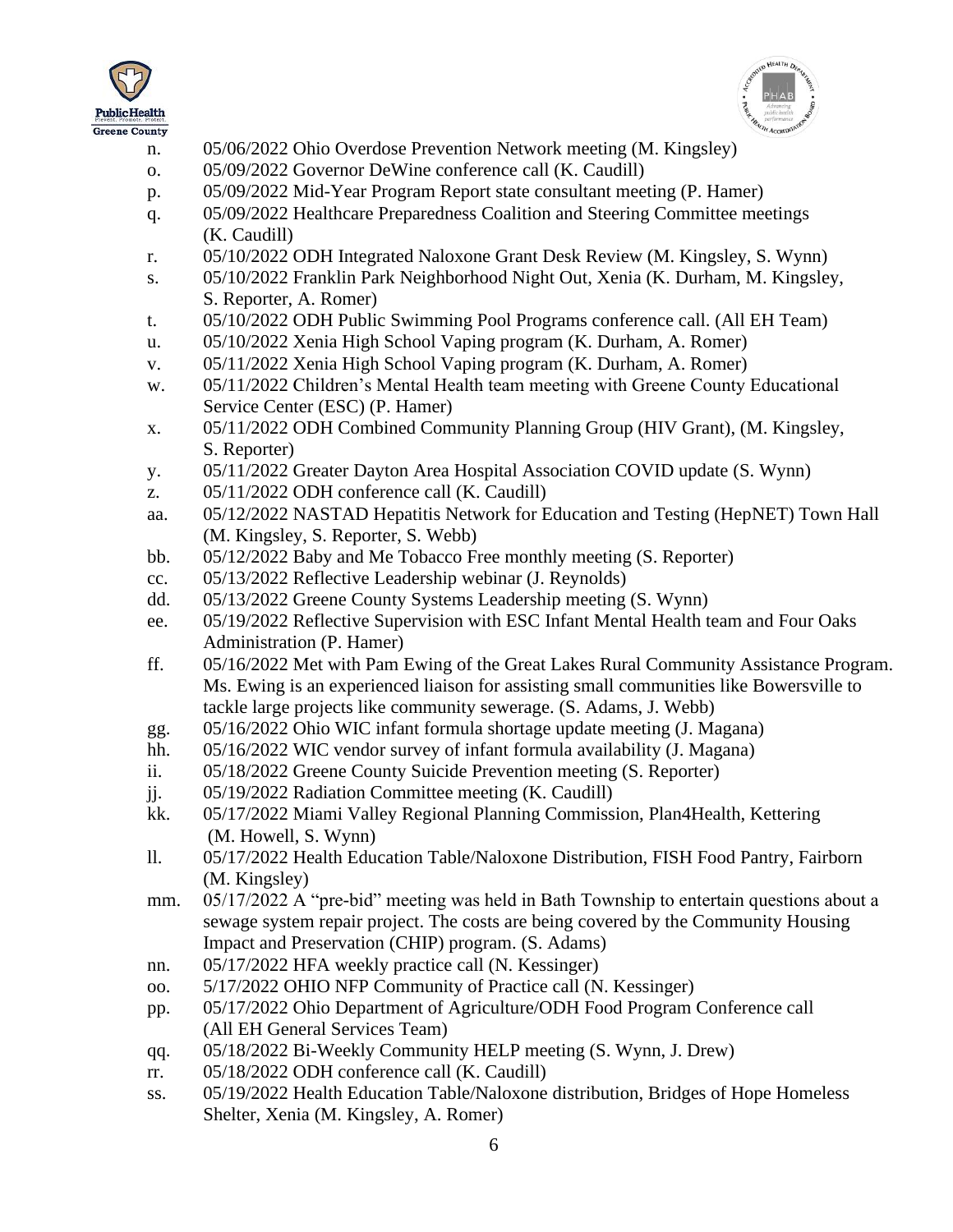



- tt. 05/20/2022 Mandatory NFP Practice Call with consultant (N. Kessinger)
- uu. 05/23/2022-05/25/2022 Public Health Combined Conference, Columbus (M. Howell)
- vv. 05/20/2022 Association of Ohio Health Commissioners Board meeting (M. Howell)
- ww. 05/23/2022 Meeting with Central State Extension Office (J. Drew, L. Fox, M. Howell, S. Wynn)
- xx. 05/25/2022 GDAHA COVID Update (S. Wynn)
- yy. 05/25/2022 Health Education Table/Naloxone distribution, Celebrate Recovery Meeting, Be Hope Church, Beavercreek (M. Kingsley)
- zz. 05/26/2022 Ohio Overdose Prevention Network, Syringe Service Program Workgroup meeting (M. Kingsley)
- aaa. 05/26//2022 HFA Community of Practice call (All HMG team)

## 7. **Approved Workforce Development Training and Conferences** (All)

- a. 05/01/2022 Module 4 Principles of Service Coordination (M. Howell)
- b. 05/01/2022 Module 8 Principles of Service Coordination (M. Howell)
- c. 05/02/2022 The Dangers of Browser Notifications (M. Howell)
- d. 05/04-05/10/2022 Certified Lactation Specialist training, Columbus (S. Fogarty, J. Magana)
- e. 05/05/2022 Mandatory NFP Nurse Supervisor Onboarding virtual training (N. Kessinger)
- f. 05/05/2022 Supporting Families and Caregivers of Infants and Toddlers with Complex Needs (J. Reynolds)
- g. 05/06/2022 Module 5 Principles of Service Coordination (M. Howell)
- h. 05/06/2022 Why Race Matters in Infant Mental Health Outcomes webinar (J. Reynolds)
- i. 05/09-05/13/2022 NFP Unit 2 virtual training (E. Dailey, D. Gantner-Cooper, N. Kessinger)
- j. 05/10/2022 Live with Leadership: HIV Among Women and Girls (S. Webb)
- k. 05/11/2022 Foundations in Infant Mental Health (M. McCullough, J Reynolds)
- l. 05/15/2022 Unconscious Bias Series (M. Howell)
- m. 05/16/2022 Parenting While Black 2022/Literacy, Technology, and Art: Healing the Harm and Centering Out Joy in Raising Black Infants, Children, and You (J. Reynolds)
- n. 05/16/2022 Professional Ethics and Personal Values (M. Howell)
- o. 05/16/2022 Leaning In Trauma and Resilience (M. Howell)
- p. 05/16/2022 Aces 101 (M. Howell)
- q. 05/16/2022 Social and Emotional Development of Young Children (M. Howell)
- r. 05/16/2022 University of Washington, "More Than Just Pipes: Lessons From the Field about Safer Smoking Supplies" (M. Kingsley)
- s. 05/16/2022 CDC TB Modules 1-5 (D. Owsley)
- t. 05/16/2022 Community Reflective Supervision with Infant and Early Childhood Mental Health specialists (N. Kessinger)
- u. 05/19/2022 Virtual NFP Mandatory Nurse Supervisor Onboarding (N. Kessinger)
- v. 05/19/2022 Government Emergency Telecommunications System (GETS) webinar (K. Caudill)
- w. 05/23/2022 NFP Supervisory Day for NPF Unit 2 (N. Kessinger)
- z. 05/24/2022 National Overdose Prevention Network, "Big Ideas in Overdose Prevention: Reach People Where They're At" (M. Kingsley)
- aa. 05/26/2022 Virtual NFP Mandatory Nurse Supervisor Onboarding (N. Kessinger)